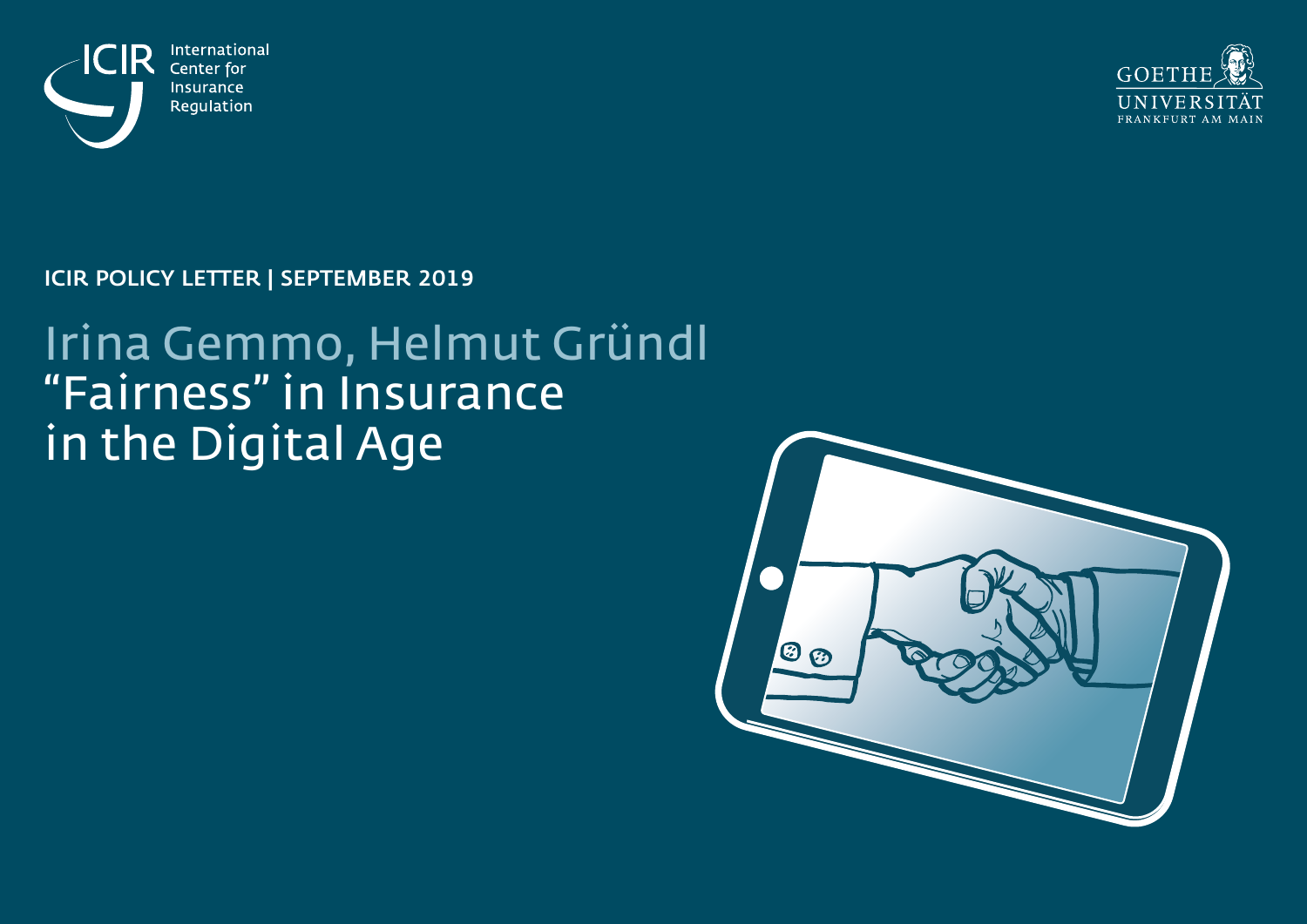# "Fairness" in Insurance in the Digital Age

 Prof. Dr. [Helmut](http://www.icir.de/people/executive-board/prof-dr-helmut-gruendl/) Gründl (Goethe [University,](http://www.icir.de/people/executive-board/prof-dr-helmut-gruendl/) ICIR)

 Dr. Irina [Gemmo](https://irme.ethz.ch/people/profile.MjU5NTk0.TGlzdC82NDEsMTMzMDA4Njk0.html) (ETH Zurich, Goethe [University/ICIR](https://irme.ethz.ch/people/profile.MjU5NTk0.TGlzdC82NDEsMTMzMDA4Njk0.html) Alumna)

### **SUMMARY**

New digital technologies promise to transform the insurance sector and to extend the role of insurers from risk financiers to risk managers and even to risk preventers. This evolution in the insurance sector will possibly generate benefits for insurers as well as for policyholders. However, at the same time it may have socially unwanted effects. By using new digital technologies, which provide insurers with more granular and personalized data about their clients, insurance contracts become more individualized. Due to improved data protection and transparency in the use of their clients' personal data, more and more clients may opt for a screening contract which subsequently may lead to crosssubsidization in insurance being abandoned. However, clients who are, for different reasons, not willing to reveal their characteristics to insurance companies may become the losers of increased digitalization: contracts of people with privacy concerns may become very expensive, which ultimately can lead to welfare losses.

Policymakers and regulators need to discuss whether a deliberate cross-subsidization for essential private insurance policies such as private long-term care or occupational disability insurance is desirable to mitigate negative effects for individuals with privacy concerns. Such deliberate cross-subsidization would also make insurance affordable for high-risk individuals who would otherwise suffer a protection gap when their true risk becomes transparent.

#### DIGITALIZATION IN THE INSURANCE INDUSTRY

Big data and new digital technologies are transforming the insurance industry in different dimensions. The workflows for contract processing and claims handling are becoming more efficient, making cost efficiency on the administrative side a major competitive factor. In order to gain competitive advantages, new digital technologies are also used to acquire, store and manage more granular data about consumers. The aim is to price insurance policies more accurately according to the actually prevailing risk, and to influence policyholders' risk behavior, e.g. through telematic systems in car insurance. Screening consumers' characteristics by using new digital technologies such as medical wearables can mitigate problems arising from information asymmetries leading to adverse selection and market failure in insurance markets.

## ABANDONING CROSS-SUBSIDIZATION IN DIGITALIZED INSURANCE MARKETS AND PRIVACY CONCERNS

If private information can predict consumers' risk types sufficiently well, high-risk consumers obviously do not have an incentive to share their private information with insurers. Revealing their risk type would lead to a higher premium, lower coverage, or even rejection of insurance. Therefore, they avoid a screening contract. Conversely, for low-risk consumers in the same pool, a screening contract could lead to a lower premium or higher coverage.

Nevertheless, low-risk consumers may not feel comfortable about sharing information with insurers because their private data might not be adequately protected against hacker attacks or might be voluntarily shared by the insurer with other sections of the corporate group or even with other companies. Thus, instead of sharing private information with their insurer, they rather abandon the option of a premium reduction or accept a deductible. As a consequence, in a cross-subsidized market, individuals with privacy concerns will have to pay higher insurance premiums or deductibles.

Our theoretical analysis<sup>1</sup> shows that utility shifts towards those individuals who choose to share their private information with their insurers. Therefore, the utility of all low-risk insurance clients could be improved if their concerns about information disclosure to their insurers were sufficiently low. In a digitalized insurance market in which data protection is reliable and the use of private data by insurers is sufficiently transparent, consumers may decide to give up their concerns on data security and choose a screening contract. Within this framework, lowrisk policyholders are better off because they obtain risk-adequate and therefore cheaper insurance contracts. In contrast, high-risk policyholders are worse off. Since there is no cross-subsidization by low-risk insurers anymore, they are priced risk-adequately and therefore obtain insurance contracts that are more expensive. An additional issue – that is beyond the scope of our theoretical analysis – lies in the fact that for high-risk con-